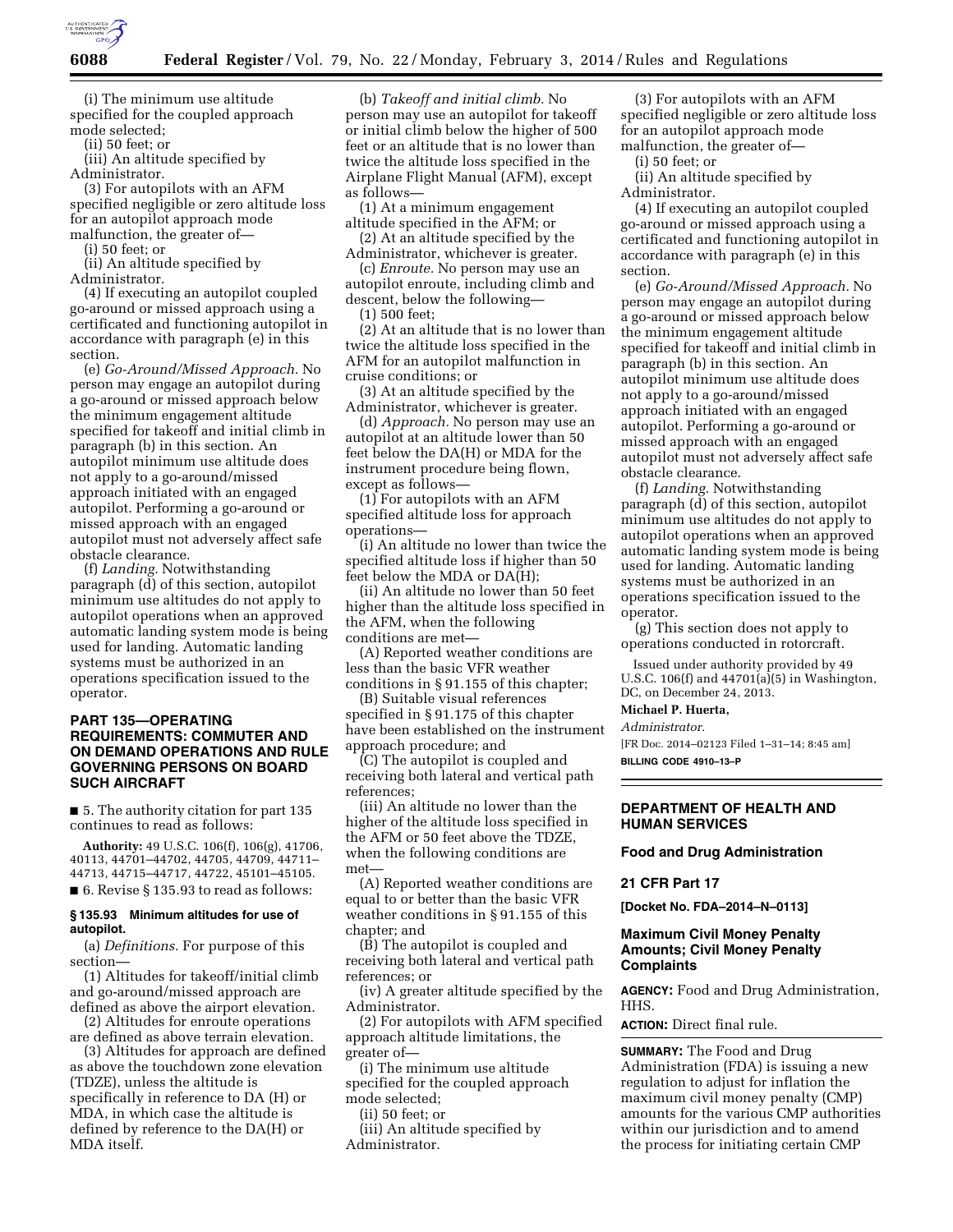administrative actions. We are taking these actions to comply with the Federal Civil Penalties Inflation Adjustment Act of 1990 (FCPIAA), as amended, and to streamline our internal processes. The last CMP adjustment was published in the **Federal Register** of November 12, 2008, and the FCPIAA requires Federal Agencies to adjust their CMPs at least once every 4 years. We are using direct final rulemaking for these actions because the Agency expects that there will be no significant adverse comment on the rule. We are concurrently proposing and soliciting comments on this rule. If significant adverse comments are received, we will withdraw this final rule and address the comments in a subsequent final rule. FDA will not provide additional opportunity for comment.

**DATES:** This rule is effective June 18, 2014, without further notice, unless FDA receives significant adverse comment by April 21, 2014. If we receive no timely significant adverse comments, we will publish a document in the **Federal Register** before May 19, 2014, confirming the effective date of the direct final rule. If we receive any timely significant adverse comments, we will publish a document in the **Federal Register** withdrawing this direct final rule before June 18, 2014.

**ADDRESSES:** You may submit comments, identified by Docket No. FDA–2014–N– 0113, by any of the following methods.

### **Electronic Submissions**

Submit electronic comments in the following way:

• Federal eRulemaking Portal: *[http://](http://www.regulations.gov) [www.regulations.gov.](http://www.regulations.gov)* Follow the instructions for submitting comments.

### **Written Submissions**

Submit written submissions in the following ways:

• Mail/Hand delivery/Courier (for paper submissions): Division of Dockets Management (HFA–305), Food and Drug Administration, 5630 Fishers Lane, Rm. 1061, Rockville, MD 20852.

*Instructions:* All submissions received must include the Agency name and Docket No. FDA–2014–N–0113 for this rulemaking. All comments received may be posted without change to *[http://](http://www.regulations.gov) [www.regulations.gov,](http://www.regulations.gov)* including any personal information provided. For additional information on submitting comments, see the ''Comments'' heading of the **SUPPLEMENTARY INFORMATION** section of this document.

*Docket:* For access to the docket to read background documents or comments received, go to *[http://](http://www.regulations.gov) [www.regulations.gov](http://www.regulations.gov)* and insert the

docket number, found in brackets in the heading of this document, into the ''Search'' box and follow the prompts and/or go to the Division of Dockets Management, 5630 Fishers Lane, Rm. 1061, Rockville, MD 20852.

**FOR FURTHER INFORMATION CONTACT:**  Jarilyn Dupont, Office of Policy, Food and Drug Administration, 10903 New Hampshire Ave., Silver Spring, MD 20903, 301–796–4830.

**SUPPLEMENTARY INFORMATION:** The last CMP adjustment was published in the **Federal Register** of November 12, 2008 (73 FR 66750).

### **I. Background**

# *A. CMP Amounts*

FDA is amending § 17.2 (21 CFR 17.2) to update the maximum CMP amounts. In general, FCPIAA requires Federal Agencies to issue regulations to adjust for inflation each CMP penalty provided by law within their jurisdiction. (28 U.S.C. 2461 note, as amended by the Debt Collection Improvement Act of 1996 (31 U.S.C. 3701)). FCPIAA directs Agencies to adjust the CMP provided by law by October 23, 1996, and to make additional adjustments at least once every 4 years thereafter. The adjustments are based on changes in the cost of living, and the FCPIAA defines the cost of living adjustment as the percentage (if any) for each civil monetary penalty by which the Consumer Price Index for the month of June of the calendar year preceding the adjustment, exceeds the Consumer Price Index for the month of June of the calendar year in which the amount of such civil monetary penalty was last set or adjusted pursuant to law (28 U.S.C. 2461 note, section 5(b)).

FCPIAA also prescribes a rounding method based on the size of the penalty after the calculated increase, but states that the adjustment of a CMP may not exceed 10 percent of the penalty. FCPIAA defines a CMP as any penalty, fine, or other sanction that is for a specific monetary amount as provided by Federal law; or has a maximum amount provided for by Federal law; and is assessed or enforced by an agency pursuant to Federal law; and is assessed or enforced pursuant to an administrative proceeding or a civil action in the Federal Courts (28 U.S.C. 2461 note, section 3(2)).

#### *B. CMP Complaints*

Currently, under § 17.5(a) (21 CFR 17.5(a)), CMP complaints against retailers of tobacco products may only be signed by attorneys in FDA's Office of the Chief Counsel (OCC). Given the routine nature of many of these CMPs, FDA is amending this regulation to permit the Chief Counsel to designate other FDA staff, such as those in FDA's Center for Tobacco Products, to sign a tobacco retailer CMP complaint.

Based on FDA's experience, the large majority of the tobacco retailer complaints to date have involved alleged violations of the requirement to not sell cigarettes and smokeless tobacco to any person younger than 18 years of age or to verify age in accordance with 21 CFR 1140.14(b). These complaints have almost always been straightforward, they involve simple fact patterns, and they do not require a complex legal analysis. Over time, such CMP complaints have increased in volume, and we anticipate that the volume will continue to be relatively high.

We have determined that, with certain limitations and controls, non-attorney staff outside OCC can carry out the function of reviewing the evidence and signing the tobacco retailer CMP complaints in appropriate circumstances. The proposed amendment to § 17.5(a) would give this decisionmaking authority to the Chief Counsel, who could ensure the authority to sign complaints is only given to appropriate staff and under appropriate circumstances. Under the proposal, the Chief Counsel would have the authority to set and revise limitations and controls, and to broaden, limit, or rescind any authorizations to sign tobacco retailer CMP complaints.

The limitations could include, for example, limiting the delegation to situations where the CMP amount is below a certain dollar value; the CMP involves specified tobacco retailer charges that OCC has determined are routine and predictable and do not require a complex legal analysis; and involve charges for which FDA has developed OCC-approved templates, parameters, and procedures. The controls could include, for example, an audit or other quality review.

FDA is publishing this rule as a direct final rule without prior proposal and comment because we view these as noncontroversial amendments and anticipate no significant adverse comment. This rule incorporates requirements specifically set forth in the FCPIAA requiring FDA to issue a regulation implementing inflation adjustments for all its CMP provisions. These technical changes, required by law, do not substantively alter the existing regulatory framework, nor do they in any way affect the terms under which CMPs are assessed by FDA. The formula for the amount of the penalty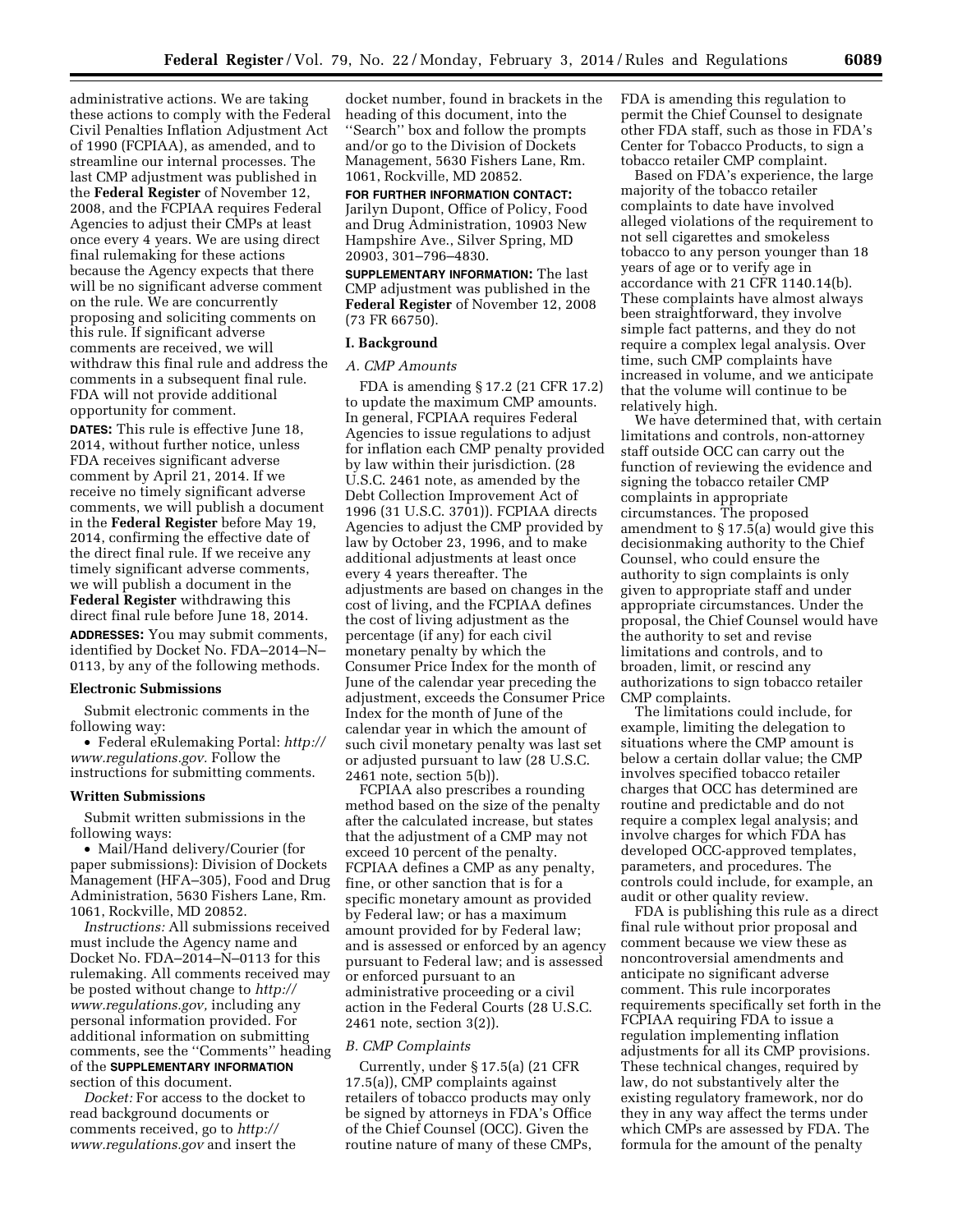adjustment is prescribed by Congress in the FCPIAA, and these changes are not subject to the exercise of discretion by FDA. The amendment to § 17.5(a) changes an internal process.

This direct final rule:

• Revises the table in § 17.2 to adjust the maximum CMP amounts for inflation as prescribed by FCPIAA.

• Revises § 17.5(a) to provide authority for the Chief Counsel to delegate the responsibility for initiating a CMP administrative action against a tobacco retailer.

### **II. Environmental Impact**

The Agency has determined under 21 CFR 25.33 that this action is of a type that does not individually or cumulatively have a significant effect on the human environment. Therefore, neither an environmental assessment nor an environmental impact statement is required.

### **III. Paperwork Reduction Act**

This final rule contains no collection of information. Therefore, clearance by the Office of Management and Budget under the Paperwork Reduction Act of 1995 is not required.

### **IV. Federalism**

FDA has analyzed this final rule in accordance with the principles set forth in Executive Order 13132. FDA has determined that the rule does not contain policies that have substantial direct effects on the States, on the relationship between the National Government and the States, or on the distribution of power and responsibilities among the various levels of government. Accordingly, the Agency has concluded that the rule does not contain policies that have federalism implications as defined in the Executive order and, consequently, a federalism summary impact statement is not required.

### **V. Analysis of Impacts**

FDA has examined the impacts of the final rule under Executive Order 12866, Executive Order 13563, the Regulatory Flexibility Act (5 U.S.C. 601–612), and the Unfunded Mandates Reform Act of 1995 (Pub. L. 104–4). Executive Orders 12866 and 13563 direct Agencies to assess all costs and benefits of available regulatory alternatives and, when regulation is necessary, to select regulatory approaches that maximize net benefits (including potential economic, environmental, public health and safety, and other advantages; distributive impacts; and equity). The Agency believes that this final rule is not a significant regulatory action under Executive Order 12866.

The Regulatory Flexibility Act requires Agencies to analyze regulatory options that would minimize any significant impact of a rule on small entities. Because the final rule simply adjusts the maximum amount of CMPs administered by FDA as required by the FCPIAA, and because the proposed rule makes a change to FDA's internal processes, the Agency certifies that the final rule will not have a significant economic impact on a substantial number of small entities.

Section 202(a) of the Unfunded Mandates Reform Act of 1995 requires that Agencies prepare a written statement, which includes an assessment of anticipated costs and benefits, before proposing ''any rule that includes any Federal mandate that may result in the expenditure by State, local, and tribal governments, in the aggregate, or by the private sector, of \$100,000,000 or more (adjusted annually for inflation) in any one year.'' The current threshold after adjustment for inflation is \$141 million, using the most current (2012) Implicit Price Deflator for the Gross Domestic Product. FDA does not expect this final rule to result in any 1-year

expenditure that would meet or exceed this amount.

### **VI. Comments**

Interested persons may submit either electronic comments regarding this document to *<http://www.regulations.gov>* or written comments to the Division of Dockets Management (see **ADDRESSES**). It is only necessary to send one set of comments. Identify comments with the docket number found in brackets in the heading of this document. Received comments may be seen in the Division of Dockets Management between 9 a.m. and 4 p.m., Monday through Friday, and will be posted to the docket at *[http://](http://www.regulations.gov) [www.regulations.gov.](http://www.regulations.gov)* 

### **List of Subjects in 21 CFR Part 17**

Administrative practice and procedure, Penalties.

Therefore, under the Federal Food, Drug, and Cosmetic Act and the Public Health Service Act, and under authority delegated to the Commissioner of Food and Drugs, 21 CFR part 17 is amended as follows:

# **PART 17—CIVIL MONEY PENALTIES HEARINGS**

■ 1. The authority citation for 21 CFR part 17 continues to read as follows:

**Authority:** 21 U.S.C. 331, 333, 337, 351, 352, 355, 360, 360c, 360f, 360i, 360j, 371; 42 U.S.C. 262, 263b, 300aa–28; 5 U.S.C. 554, 555, 556, 557.

■ 2. Section 17.2 is revised to read as follows:

### **§ 17.2 Maximum penalty amounts.**

The following table shows maximum civil monetary penalties associated with the statutory provisions authorizing civil monetary penalties under the Federal Food, Drug, and Cosmetic Act or the Public Health Service Act.

CIVIL MONETARY PENALTIES AUTHORITIES ADMINISTERED BY FDA AND ADJUSTED MAXIMUM PENALTY AMOUNTS

| U.S.C. Section | Former<br>maximum<br>penalty<br>amount<br>(in dollars) | Assessment method                                                        | Date of last<br>penalty figure<br>or adjustment | Adjusted maximum<br>penalty amount<br>(in dollars) |  |  |  |  |
|----------------|--------------------------------------------------------|--------------------------------------------------------------------------|-------------------------------------------------|----------------------------------------------------|--|--|--|--|
| 21 U.S.C.      |                                                        |                                                                          |                                                 |                                                    |  |  |  |  |
|                | 60.000                                                 | For each of the first two violations in any 10-year<br>period.           | 2013                                            | 65.000.                                            |  |  |  |  |
|                | 1.200.000                                              | For each violation after the second conviction in any<br>10-year period. | 2013                                            | 1,275,000.                                         |  |  |  |  |
|                | 120.000                                                |                                                                          | 2013                                            | 130,000.                                           |  |  |  |  |
|                | 16.500                                                 |                                                                          | 2008                                            | 16,500 (not adjusted).                             |  |  |  |  |
|                | 1,200,000                                              |                                                                          | 2013                                            | 1,275,000.                                         |  |  |  |  |
|                | 55.000                                                 |                                                                          | 2013                                            | 60,000.                                            |  |  |  |  |
|                | 300,000                                                |                                                                          | 2013                                            | 325,000.                                           |  |  |  |  |
|                |                                                        | 600,000   For all violations adjudicated in a single proceeding          | 2013                                            | 650.000.                                           |  |  |  |  |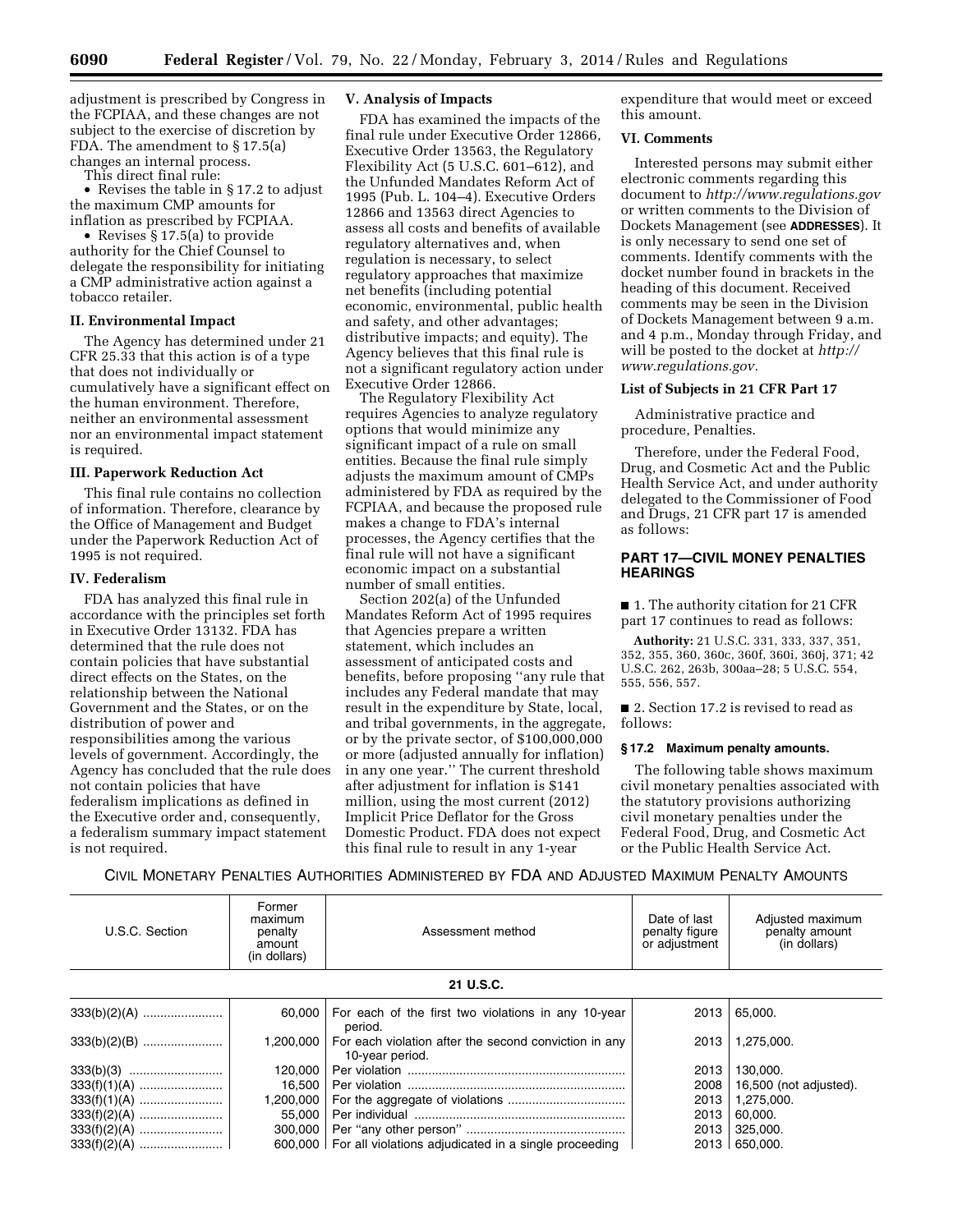▀

# CIVIL MONETARY PENALTIES AUTHORITIES ADMINISTERED BY FDA AND ADJUSTED MAXIMUM PENALTY AMOUNTS— **Continued**

| U.S.C. Section         | Former<br>maximum<br>penalty<br>amount<br>(in dollars) | Assessment method                                                                                                                                                                           | Date of last<br>penalty figure<br>or adjustment | Adjusted maximum<br>penalty amount<br>(in dollars) |  |  |  |  |  |
|------------------------|--------------------------------------------------------|---------------------------------------------------------------------------------------------------------------------------------------------------------------------------------------------|-------------------------------------------------|----------------------------------------------------|--|--|--|--|--|
|                        | 10,000<br>10,000                                       | For all violations adjudicated in a single proceeding<br>For each day the violation is not corrected after a<br>30-day period following notification until the viola-<br>tion is corrected. | 2013<br>2013                                    | 11,000.<br>11,000.                                 |  |  |  |  |  |
|                        | 250,000                                                |                                                                                                                                                                                             | 2013                                            | 275,000.                                           |  |  |  |  |  |
| $333(f)(4)(A)(i)$      | 1,000,000                                              | For all violations adjudicated in a single proceeding                                                                                                                                       | 2013                                            | 1,075,000.                                         |  |  |  |  |  |
|                        | 250,000                                                | For the first 30-day period (or any portion thereof) of<br>continued violation following notification.                                                                                      | 2013                                            | 275,000.                                           |  |  |  |  |  |
| $333(f)(4)(A)(ii)$     | 1,000,000                                              | For any 30-day period, where the amount doubles<br>for every 30-day period of continued violation<br>after the first 30-day violation.                                                      | 2013                                            | 1,075,000.                                         |  |  |  |  |  |
| $333(f)(4)(A)(ii)$     | 10,000,000                                             | For all violations adjudicated in a single proceeding                                                                                                                                       | 2013                                            | 10,850,000.                                        |  |  |  |  |  |
|                        | 15,000                                                 |                                                                                                                                                                                             | 2009                                            | 15,000 (not adjusted).                             |  |  |  |  |  |
|                        | 1,000,000                                              | For all violations adjudicated in a single proceeding                                                                                                                                       | 2013                                            | 1,050,000.                                         |  |  |  |  |  |
| $333(f)(9)(B)(i)(I)$   | 250,000                                                |                                                                                                                                                                                             | 2013                                            | 275,000.                                           |  |  |  |  |  |
| $333(f)(9)(B)(i)(I)$   | 1,000,000                                              | For all violations adjudicated in a single proceeding                                                                                                                                       | 2013                                            | 1,050,000.                                         |  |  |  |  |  |
| $333(f)(9)(B)(i)(II)$  | 250,000                                                | For the first 30-day period (or any portion thereof) of<br>continued violation following notification.                                                                                      | 2013                                            | 275,000.                                           |  |  |  |  |  |
| $333(f)(9)(B)(i)(II)$  | 1,000,000                                              | For any 30-day period, where the amount doubles<br>for every 30-day period of continued violation<br>after the first 30-day violation.                                                      | 2013                                            | 1,050,000.                                         |  |  |  |  |  |
| $333(f)(9)(B)(i)(II)$  | 10,000,000                                             | For all violations adjudicated in a single proceeding                                                                                                                                       | 2013                                            | 10,525,000.                                        |  |  |  |  |  |
| $333(f)(9)(B)(ii)(I)$  | 250,000                                                |                                                                                                                                                                                             | 2013                                            | 275,000.                                           |  |  |  |  |  |
| $333(f)(9)(B)(ii)(I)$  | 1,000,000                                              | For all violations adjudicated in a single proceeding                                                                                                                                       | 2013                                            | 1,050,000.                                         |  |  |  |  |  |
| $333(f)(9)(B)(ii)(II)$ | 250,000                                                | For the first 30-day period (or any portion thereof) of<br>continued violation following notification.                                                                                      | 2013                                            | 275,000.                                           |  |  |  |  |  |
| 333(f)(9)(B)(ii)(II)   | 1,000,000                                              | For any 30-day period, where the amount doubles<br>for every 30-day period of continued violation<br>after the first 30-day violation.                                                      | 2013                                            | 1,050,000.                                         |  |  |  |  |  |
| $333(f)(9)(B)(ii)(II)$ | 10,000,000                                             | For all violations adjudicated in a single proceeding                                                                                                                                       | 2013                                            | 10,525,000.                                        |  |  |  |  |  |
|                        | 250,000                                                | For the first violation in any 3-year period                                                                                                                                                | 2013                                            | 275,000.                                           |  |  |  |  |  |
|                        | 500,000                                                | For each subsequent violation in any 3-year period                                                                                                                                          | 2013                                            | 550,000.                                           |  |  |  |  |  |
| 333 note               | 250                                                    | For the second violation (following a first violation<br>with a warning) within a 12-month period by a re-<br>tailer with an approved training program.                                     | 2009                                            | 250 (not adjusted).                                |  |  |  |  |  |
| 333 note               | 500                                                    | For the third violation within a 24-month period by a<br>retailer with an approved training program.                                                                                        | 2009                                            | 500 (not adjusted).                                |  |  |  |  |  |
| 333 note               | 2,000                                                  | For the fourth violation within a 24-month period by<br>a retailer with an approved training program.                                                                                       | 2009                                            | 2,000 (not adjusted).                              |  |  |  |  |  |
| 333 note               | 5,000                                                  | For the fifth violation within a 36-month period by a<br>retailer with an approved training program.                                                                                        | 2009                                            | 5,000 (not adjusted).                              |  |  |  |  |  |
| 333 note               | 10,000                                                 | For the sixth or subsequent violation within a 48-<br>month period by a retailer with an approved train-<br>ing program.                                                                    | 2013                                            | 11,000.                                            |  |  |  |  |  |
| 333 note               | 250                                                    | For the first violation by a retailer without an ap-<br>proved training program.                                                                                                            | 2009                                            | 250 (not adjusted).                                |  |  |  |  |  |
| 333 note               | 500                                                    | For the second violation within a 12-month period<br>by a retailer without an approved training program.                                                                                    | 2009                                            | 500 (not adjusted).                                |  |  |  |  |  |
| 333 note               | 1,000                                                  | For the third violation within a 24-month period by a<br>retailer without an approved training program.                                                                                     | 2013                                            | 1,100.                                             |  |  |  |  |  |
| 333 note               | 2,000                                                  | For the fourth violation within a 24-month period by<br>a retailer without an approved training program.                                                                                    | 2009                                            | 2,000 (not adjusted).                              |  |  |  |  |  |
| 333 note               | 5,000                                                  | For the fifth violation within a 36-month period by a<br>retailer without an approved training program.                                                                                     | 2009                                            | 5,000 (not adjusted).                              |  |  |  |  |  |
| 333 note               | 10,000                                                 | For the sixth or subsequent violation within a 48-<br>month period by a retailer without an approved<br>training program.                                                                   | 2013                                            | 11,000.                                            |  |  |  |  |  |
| 335b(a)                | 300,000                                                |                                                                                                                                                                                             | 2013                                            | 325,000.                                           |  |  |  |  |  |
| 335b(a)                | 1,200,000                                              |                                                                                                                                                                                             | 2013                                            | 1,275,000.                                         |  |  |  |  |  |
| $360pp(b)(1)$          | 1,100                                                  |                                                                                                                                                                                             | 2008                                            | 1,100 (not adjusted).                              |  |  |  |  |  |
| $360pp(b)(1)$          | 355,000                                                |                                                                                                                                                                                             | 2013                                            | 375,000.                                           |  |  |  |  |  |
|                        | 42 U.S.C.                                              |                                                                                                                                                                                             |                                                 |                                                    |  |  |  |  |  |

| 263b(h)<br>$300aa - 2$<br>ווה | .000<br>120.000 | ation<br>Per<br>viol'<br><b>OCCULTED</b><br>∟∼∼ | 2008<br>201 <sup>7</sup> | റററ<br>not)<br>adiusted)<br>חחח חדו |
|-------------------------------|-----------------|-------------------------------------------------|--------------------------|-------------------------------------|
|-------------------------------|-----------------|-------------------------------------------------|--------------------------|-------------------------------------|